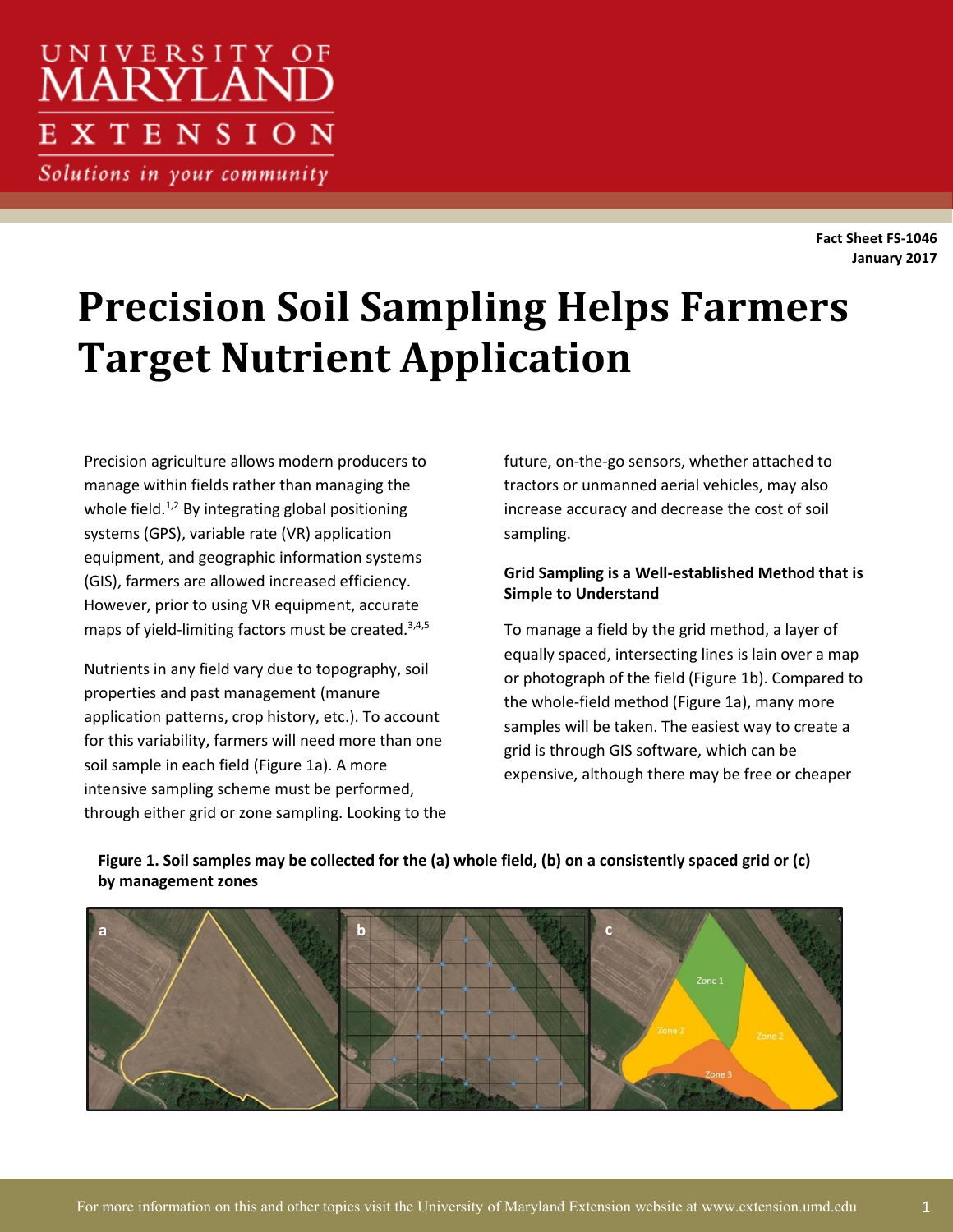alternatives (e.g. QGIS). A farmer may also create a grid on transparent paper, which may be overlain on a map of the field. 4

Grid size is important, since smaller-sized grids would mean more samples to analyze. Consider a 40-acre field where a farmer overlays a map of equally sized squares (e.g. 2-acre grid). The farmer would collect 20 samples for the entire field (40 acres divided by the 2-acre grid). If each soil sample costs \$10 to analyze, the total cost would be \$200 for the 40 acres. This is expensive, yet it is important to remember that these maps are meant to last for several years, and not repeated annually.

The labor in a 40-acre field should also be considered, since those 20 samples should be a composite sample of at least 5 cores. That makes at least 100 cores to be collected on 40 acres, a significant amount of work.

Other costs of grid sampling include the software to create the grids and GPS equipment to find each sample location. To be of value, grid maps should result in lower seed, fertilizer and lime application use and costs based on the additional information garnered from grid sample analysis. Sampling costs should not exceed the returns from higher yields or lower input use.<sup>6,7</sup> It may make more sense to pay a trained consultant to collect these samples and create the grids.

#### **Studies of Grid Sampling Focused on the Ideal Size**

Larger grid sizes require fewer samples, but they are also less accurate. Some studies have found that grids larger than one third and up to 2 acres may not capture soil variability.<sup>8,9</sup> The University of Nebraska recommends a maximum of one sample per acre, although one per 2.5 acres will work if there is less variability.<sup>3,10</sup>

The optimal grid size depends on how soils vary across the farm. For each field, consulting soil and



**Figure 2. Soil P (a) and soil K (b) levels vary across a field, with the lowest concentrations (relatively) in red and highest in blue. Each point is a soil sample.** 

yield maps may provide an initial idea of variability. Drainage, topography and previous manure application should also be considered. The grid spacing should also not overlap with established field patterns, including old field boundaries or drainage ditches. <sup>4</sup> Areas closest to a barn may also have received more manure applications.<sup>3</sup>

In Figure 2, grid sampling uncovered variable phosphorous (P) and potassium (K) levels in the soil, either due to topographic differences or previous nutrient application. Studies of grid sampling indicate smaller grid sizes of one acre enable better predictions of soil P and K levels.<sup>3,8</sup> To map organic matter and clay, one sample per 5 acres has been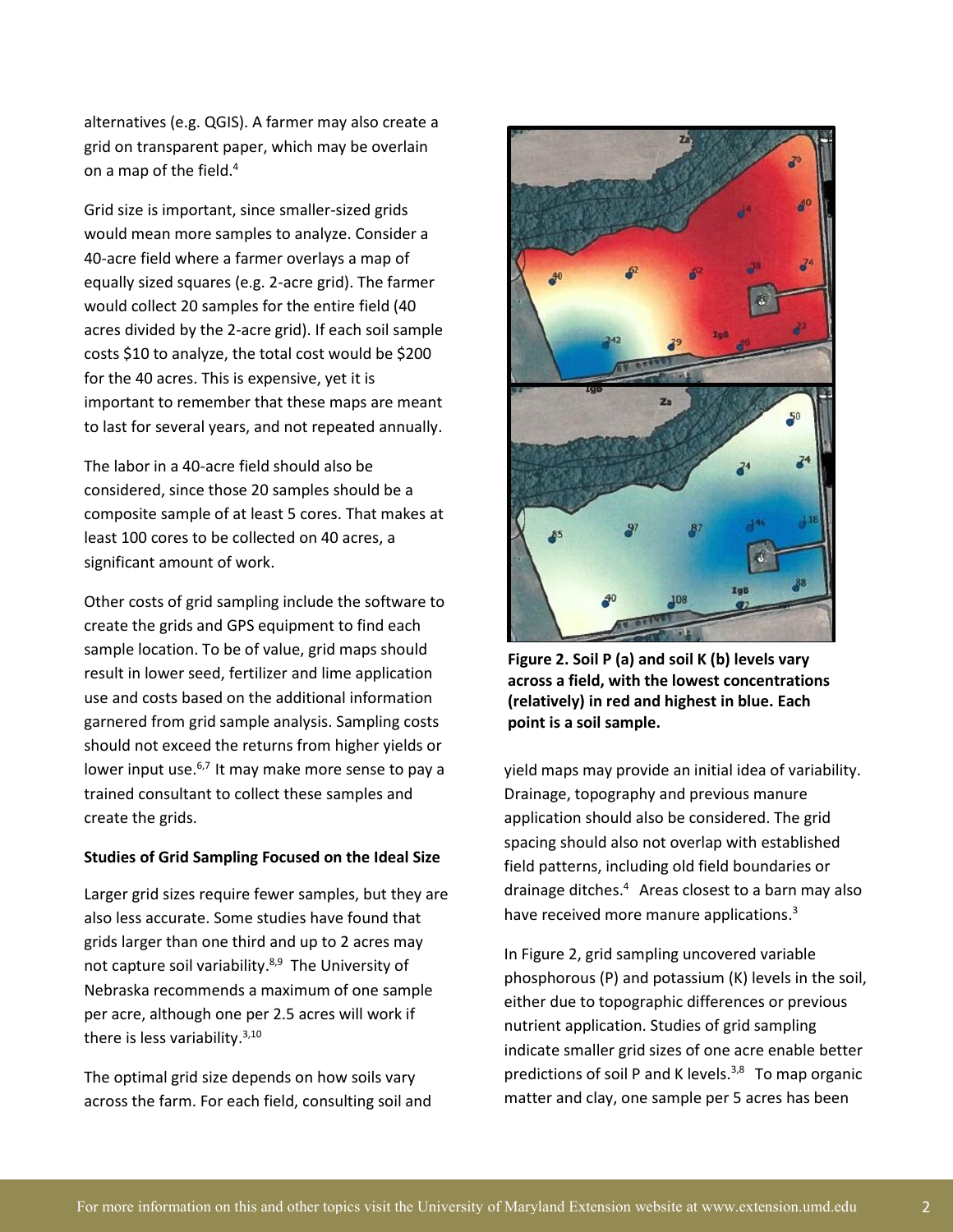adequate (Table 1).<sup>8</sup> In fields where known soil properties are fairly similar spatially, grid sampling is probably not economically suitable. 6 However, this may not be appaent until after the grid sampling is performed.

For further guidance on creating grids, please read the guide from the University of Nebraska: *Soil Sampling for Precision Agriculture* (EC154). 3

#### **Table 1. Recommended Grid Size and Lifetime Map Usefulness\***

| <b>Recommended Grid Sizes</b>  |                   |  |  |
|--------------------------------|-------------------|--|--|
| 1 to 2.5 acres                 | P, K, pH          |  |  |
| 5 acres                        | Organic matter,   |  |  |
|                                | <b>Texture</b>    |  |  |
| <b>Lifetime Map Usefulness</b> |                   |  |  |
| 5 years                        | P, K              |  |  |
| 10 years                       | рH                |  |  |
| $10-20$ years                  | Organic matter,   |  |  |
|                                | Cation exchange   |  |  |
|                                | capacity, Texture |  |  |
|                                |                   |  |  |

\*Indicates how long an initial map may be used, soil samples may still be used to check the map and make recommendations

#### **When Performed at the Correct Scale, Grid Sampling Maps Remain Accurate for Years**

It is not necessary to create new soil sampling grids yearly. Maps for slowly changing landscape properties, such as organic matter and cation exchange capacity, can last 10 to 20 years (Table 1). Maps of relative nutrient content and pH will have shorter, but still significant life spans of 5 and 10 years, respectively. $3$  These are suggested lifetime uses of a map, but do not suggest that annual soil sampling should not be performed to check map accuracy.

In Illinois, 40 years of grid sampling revealed that initial nutrient patterns remained the same due to intrinsic soil properties. $11$  This indicates that while the nutrient content and pH of soils may change, the relative differences across a field may not.

In Maryland, it is important to remember that soil samples must be taken every three years. However, previous grid sampling could allow for limited sampling in known high- and low-yielding areas of the field. This also leads another precision sampling method: management zones.

#### **Management Zones are Less Labor Intensive, but Require More Brain Power**

Grid sampling has been described as too expensive to be cost effective for farmers. <sup>7</sup> To alleviate the labor and cost of grid sampling, management zones were developed (Figure 1c). Management zones are designed to group similar-yielding sections of a field. Instead of intensive grid sampling, soils can be grouped as a consolidated sample within each zone (high, average, and low yield).

Conveniently, these zones don't have to be restricted to one field. If similar yield-limiting factors are observed across a farm (soil type, organic matter, available water), samples could be combined from those fields into one zone. Management zones can lower the amount of samples needed, but the result may be less sensitive in detecting small field variations. 5

#### **To Create Management Zones, Several Layers of Data may be Necessary**

A management zone is created by combining several layers of data that correlate to yield potential. For example, combining topography, soil survey maps and yields can uncover regions that have similar yield potential. Table 2 lists several types of maps.

Soil survey maps created by the U.S. Department of Agriculture's Natural Resource Conservation Service are too coarse (don't capture variability) for VR application.<sup>7</sup> Soil surveys can be useful when combined with known field characteristics that affect yield. These characteristics include soil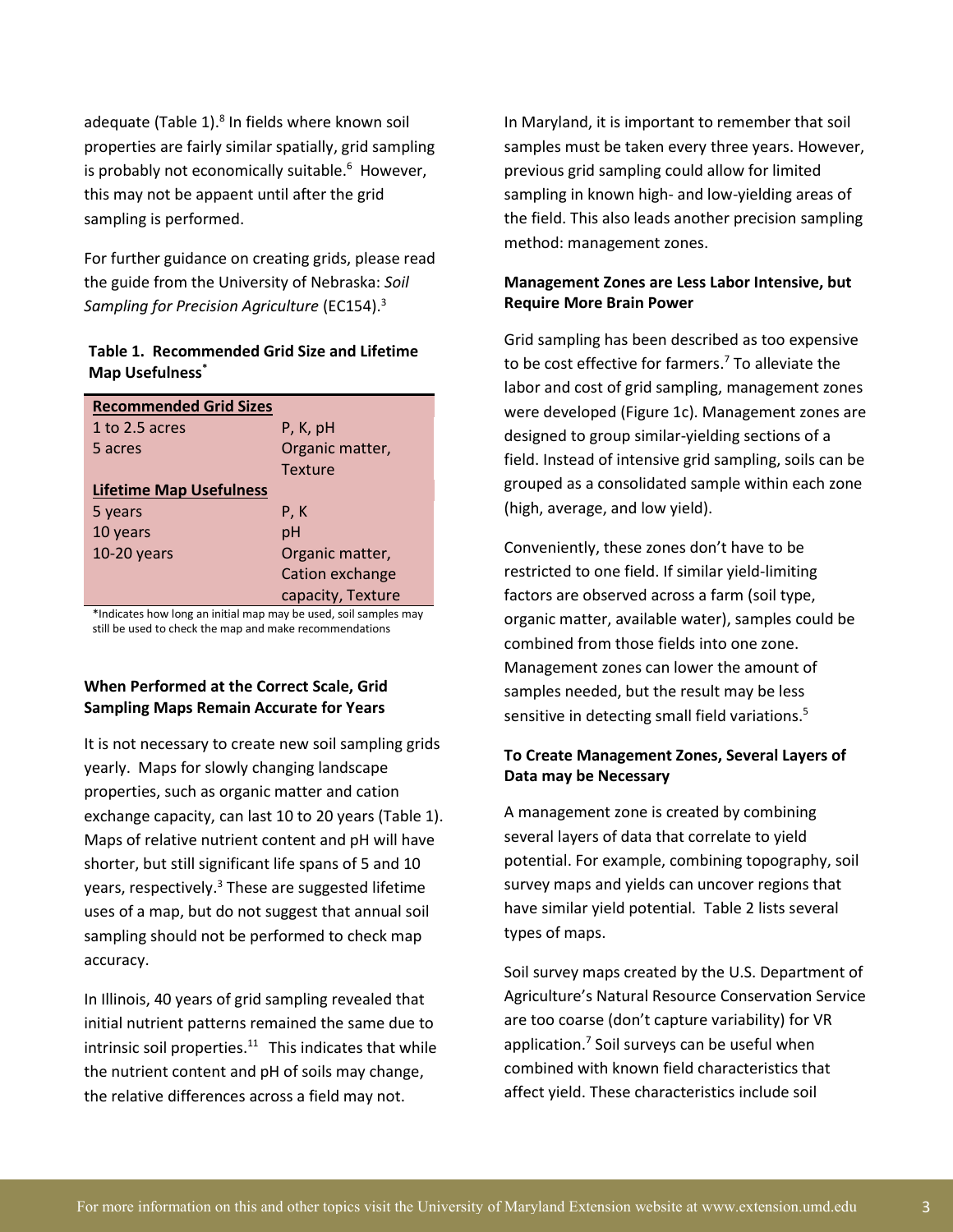texture; pH; nutrient content; organic matter; and available water. 10,12

#### **Table 2. Many types of maps are useful for creating management zones**

| <b>Map Type</b>   | <b>Soil Characteristics</b> |
|-------------------|-----------------------------|
| Grid              | Nutrients, pH, organic      |
|                   | matter                      |
| Soil Survey       | <b>Texture</b>              |
| Topography        | Predict runoff/leaching     |
| Aerial photos     | Soil color, normalized      |
|                   | difference vegetation       |
|                   | index (NDVI)                |
| <b>Yield Maps</b> | Actual yearly harvest       |
| <b>EC Maps</b>    | Texture, water holding      |
| pH Maps           | Soil pH                     |

Creating and obtaining accurate maps of soil properties is more difficult. An initial grid sampling is one way to determine properties like texture, pH and organic matter, that don't change quickly (Table 2). <sup>1</sup> Topographic maps may be useful, but are often already correlated to the original soil map.

Remote sensing technologies can provide accurate and useful maps, including satellite and aerial photos using visual and infrared light. Soil color is one characteristic of aerial photos which can be directly related to organic matter and texture.<sup>13,14</sup> Soil color can also be complicated by tillage practices.

After crops are planted, aerial photos can be used to calculate the normalized difference vegetation index (NDVI), which measures how green, or healthy, a plant is.<sup>13</sup>

Field equipment may also collect data, such as yield maps, soil electrical conductivity (EC) and pH. Yield maps are a well-established precision agriculture technology, collected by equipment (e.g. combines) and marked using GPS. Maps of EC can also be

created with specialized equipment, which can correlate conductivity to water content and soil texture.<sup>15,16</sup>

#### **The More Correlated to Actual Yield, the More Useful the Map**

Soil color has been a better predictor of management zones than actual yield maps in the western United States.<sup>7,14</sup> This is probably related to soil organic matter content as well as texture, which may control N availability and water holding.

Early in the season, NDVI has also provided a strong aerial agreement with grain yield. However, it does not provide much more information when combined with soil color-based zones. 13

Maps of EC are helpful for differentiating soil texture, moisture and carbonate content but doesn't correlate well with yield. <sup>14</sup> In fields with large variability in texture (e.g coastal or alluvial soils), EC may provide better correlation with yields. <sup>15</sup> Conductivity, when combined with yield, soil color or topography, provides beneficial information for creating management zones. Farmer knowledge, soil tillage, crop rotations or old field boundaries are also useful for creating management zones.

Harvest yield maps may initially appear to be the most useful layer to predict future yields, but weather, disease and management reduce their accuracy. At least three years of yield data should be averaged to cover seasonal variability and producer error. 9

Averaging yield map data must be done carefully. The highest-yielding portion of a field may be 200 bushels one year, but reduced to 160 bushels the next year due to drought. To counter this effect, data can be normalized. One way would be to divide by the greatest yield each year. That way, the highest yielding portions will have a value of "1" for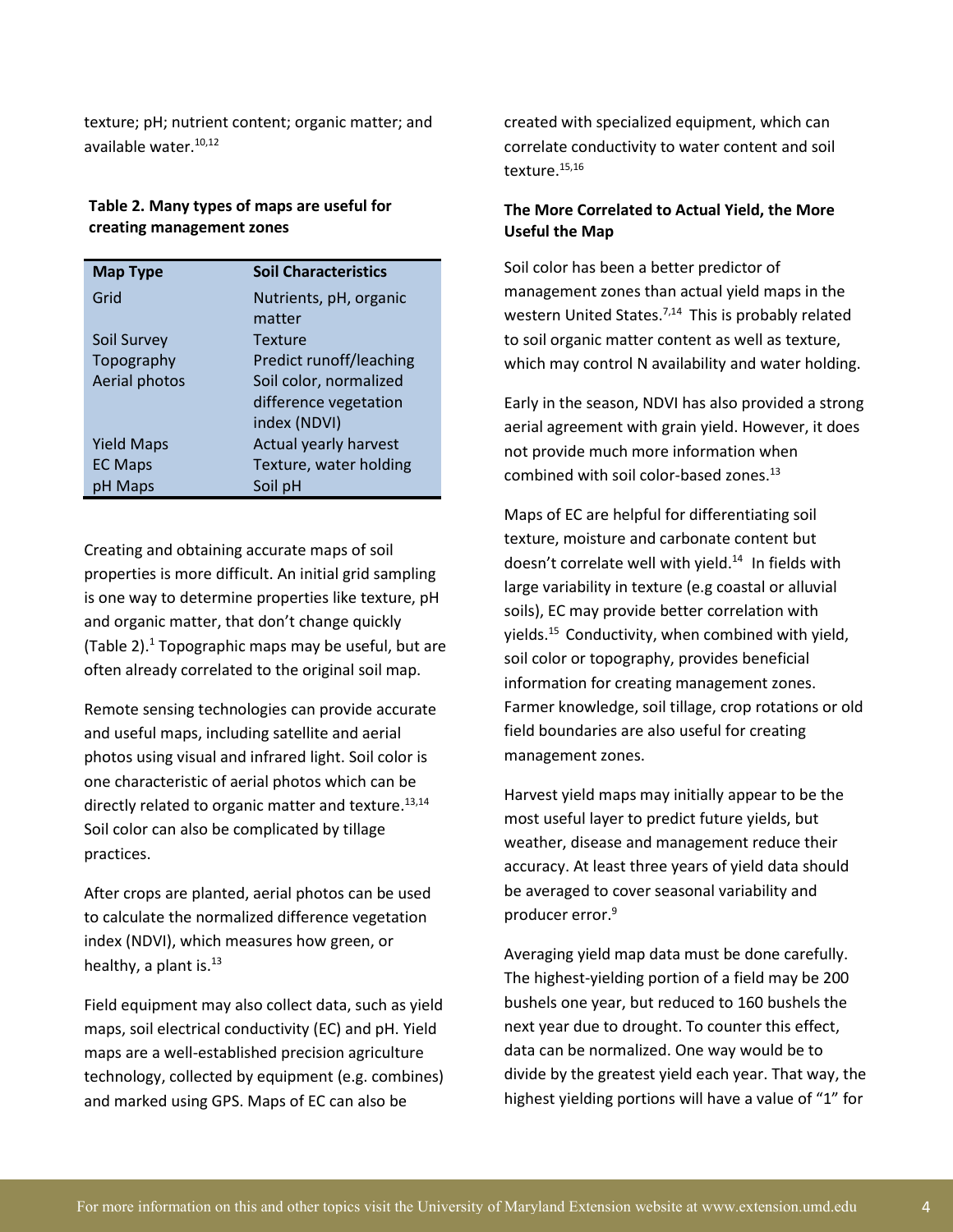each year (200/200 or 160/160), and all other yields will be less than 1. These maps will provide a better "average" yield potential.

Another method of normalizing yield is to use GIS software to calculate the relative yield for each crop (Table 3). For example, the average yield for each crop would have a relative yield of 100. Locations in the field where the yield monitor registered above the average would have a relative yield above 100 and points registering below the average would have a relative yield below 100. This method could be used across several crop types in the same field.

#### **The Number of Management Zones is Another Important Choice**

Some studies of management zones have classified three zones as low-, average- and high-yielding.<sup>10,14</sup> Significant differences were often only observed between low- and high-yielding zones (i.e. average was similar to both high and low zones in crop yield). 7,14 Even when there is not much difference between zones, the average zone provides a transition between low and high zones, and improves the usefulness of the map. Although zones have sharp boundaries, soil properties actually transition. The edge of Zone 1, for example, could fall into the adjacent zone, while the center is often classified for the correct yield (Figure 1c). It is important that each zone have very similar yield potential within, but be as different as possible from other zones.<sup>5</sup> In fields with drastically changing soil types, this may be easier to achieve (e.g. Coastal soils with varying clay content).<sup>15</sup>

Fields with a lot of soil variability may have the potential for more than three zones. However, if the yield-limiting factors in a field do not vary a lot, more than three zones may not be worth the effort. For example, it may be easy to separate a sandy soil from one higher in clay in one field, but two soils with slightly different clay content may not be worth the effort.

Another consideration is the width of equipment.<sup>14</sup> As fields are split into smaller management zones, they must still be wider than the equipment used for seed, fertilizer and lime application. It is probably a good idea to start with three zones, and then determine if more are needed. This may best be performed by personal knowledge of a field. If zone management has missed obvious differences in the field, adjustments in classification or zone number may increase the accuracy.

#### **Most of the Savings from Management Zones Comes From Lower N Application**

Precision management has not necessarily increased yields compared to traditional soil sampling.<sup>5</sup> Instead, cost savings have been observed due to lower nutrient application in low-yielding zones.<sup>6</sup> In other words, low-yielding regions of a field, possibly due to poor soil productivity, may be receiving excess nutrients that do not contribute to yield. Lower N applications to poor soils have reduced production costs. 6

Precision soil sampling is more profitable for larger farm sizes, when sampling cost is reduced and when

| Year    | Crop        | <b>Highest</b> | <b>Normalized</b> | <b>Average</b> | <b>Normalized</b> | Lowest | <b>Normalized</b> |
|---------|-------------|----------------|-------------------|----------------|-------------------|--------|-------------------|
|         |             | Yield          | Yield             | <b>Yield</b>   | Yield             | Yield  | Yield             |
| 2014    | Corn        | 187            | 115               | 163            | 100               | 135    | 83                |
| 2015    | Wheat       | 57             | 118               | 57             | 100               | 52     | 91                |
|         | DC Soybeans | 47             | 115               | 41             | 100               | 37     | 90                |
| 2016    | Soybeans    | 58             | 109               | 53             | 100               | 47     | 89                |
| Average |             |                | 114               |                | 100               |        | 88                |
| Zone    |             |                |                   |                |                   |        | 3                 |

#### **Table 3: An example of normalizing data for several crop types over three years**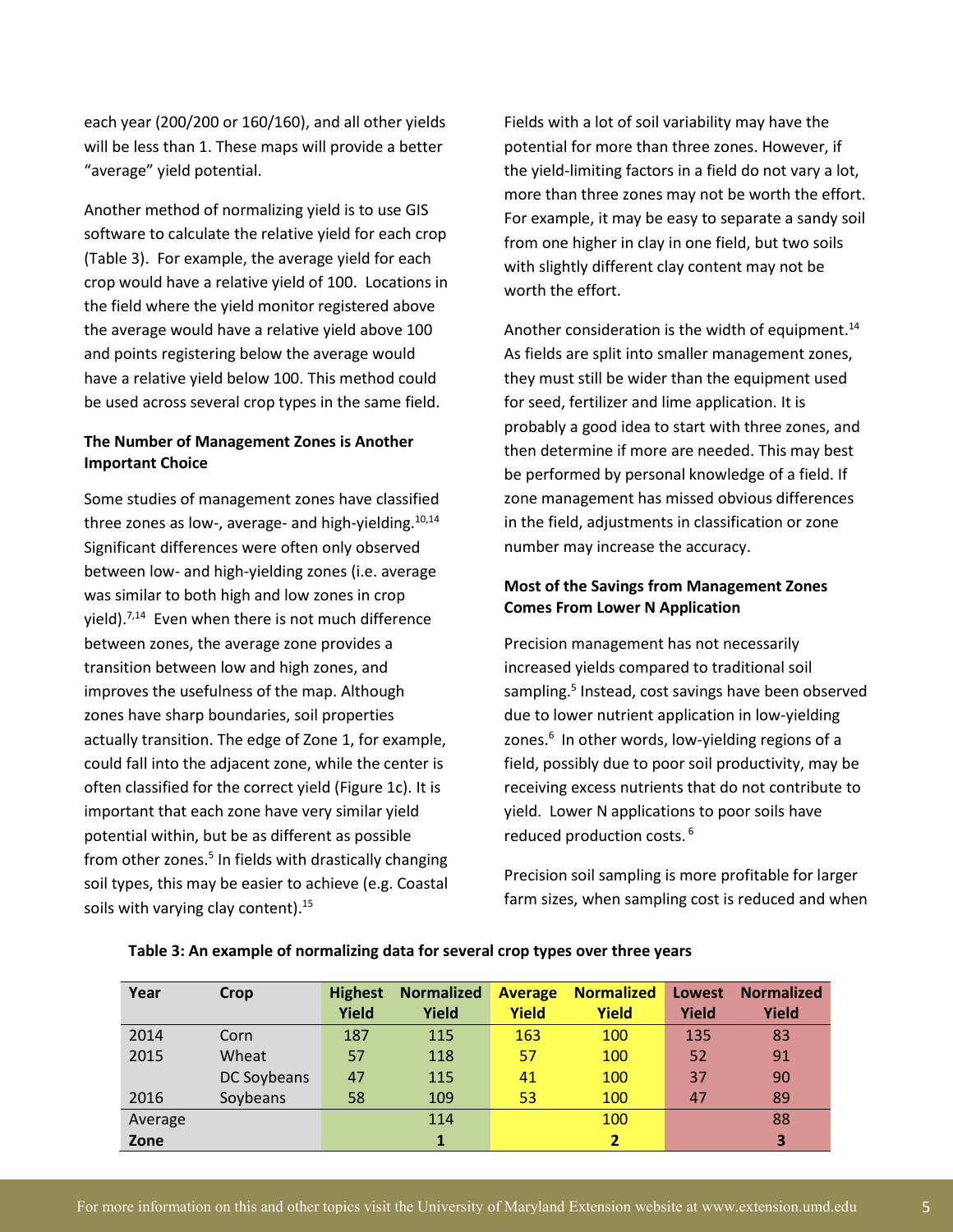a farmer can spread the use of VR equipment over several uses (e.g. nutrient application and pesticide application).<sup>6, 17</sup> In some cases, custom services may be more appropriate than purchasing on-farm equipment.

#### **Does Nutrient Management in Maryland Affect my Variable Rate Application?**

In Maryland, nutrient application for field crops, vegetable, or fruit production may require a nutrient management plan (NMP). This plan will specify the amount of nutrients that can be applied based on factors such as crop and soil type and risk to water quality.

Traditionally an NMP has been written for a whole field, where one sample may represent 40 acres. For precision agriculture, the increased number of samples (40 acres = 20 samples) can make an NMP much more complicated. To make use of a grid sampling scheme, each sample point could make up a single recommendation. For management zones, an NMP could potentially be much shorter, since zones could be combined across the farm for regions with similar yield potential.

However accurate they are, grid or zone maps cannot exceed the recommended rate. If precision sampling uncovers large differences in crop needs across a field, the effort to incorporate into a NMP may be worth the effort. However, if the variability across a field is not that great, a whole field sample may do.

#### **The Choice in Sampling Method Will Rely on the Method and Cost Involved**

Whether a farmer chooses the classic whole-field or grid/zone methods, the costs and benefits may not be easily determined. Two immediate questions to ask are 1) do yields vary significantly across these fields and 2) is precision agriculture equipment economically available to this operation? If the

answer is yes to both of these questions, it is feasible to examine whether grid or zone sampling could reduce production costs.

Technology will continue to improve while costs will fall, allowing reexamination in the future. Long term data collection and known soil properties could be combined with in-field sensors (unmanned aerial vehicles, greenseeker) to improve yields during the season.

#### **References**

1. Grisso, B, M.M. Alley, P. McClellan, D. Brann, and S. Donohue. 2009. *Precision Farming: A Comprehensive Approach.* Virginia Cooperative Extension. Publication 442-500.

2. Davis, G, W. Casady, R. Massey. *Precision Agriculture: An Introduction.* University of Missouri Extension System. WQ-450.

3. Ferguson, R.B. and G.W. Hergert. 2009. *Soil Sampling for Precision Agriculture*. University of Nebraska Extension. EC154.

4. Wollenhaupt, N.C. and R.P. Wolkowski. 1994. "Grid soil sampling," *Better Crops*. 78(4): 6-9.

5. Mallarino, A. and D. Wittry. 2001. *Management zones soil sampling: A better alternative to grid and soil type sampling?* 13th Annual Integrated Crop Management Conference. Ames, IA.

7. Hornung, A., R. Khosla, R. Reich, D. Inman, and D.G. Westfall. 2006. "Comparison of site-specific management zones: soil color based and yield based," *Agron. J*. 98:407-415.

8. Nanni, M.R. et al. 2011. "Optimum size in grid soil sampling for variable rate application in site-specific management," *Sci. Agric*. 68(3): 386-392.

9. Mallarino, A.P. and D.J. Wittry. 2004. "Efficacy of grid and zone soil sampling approaches for site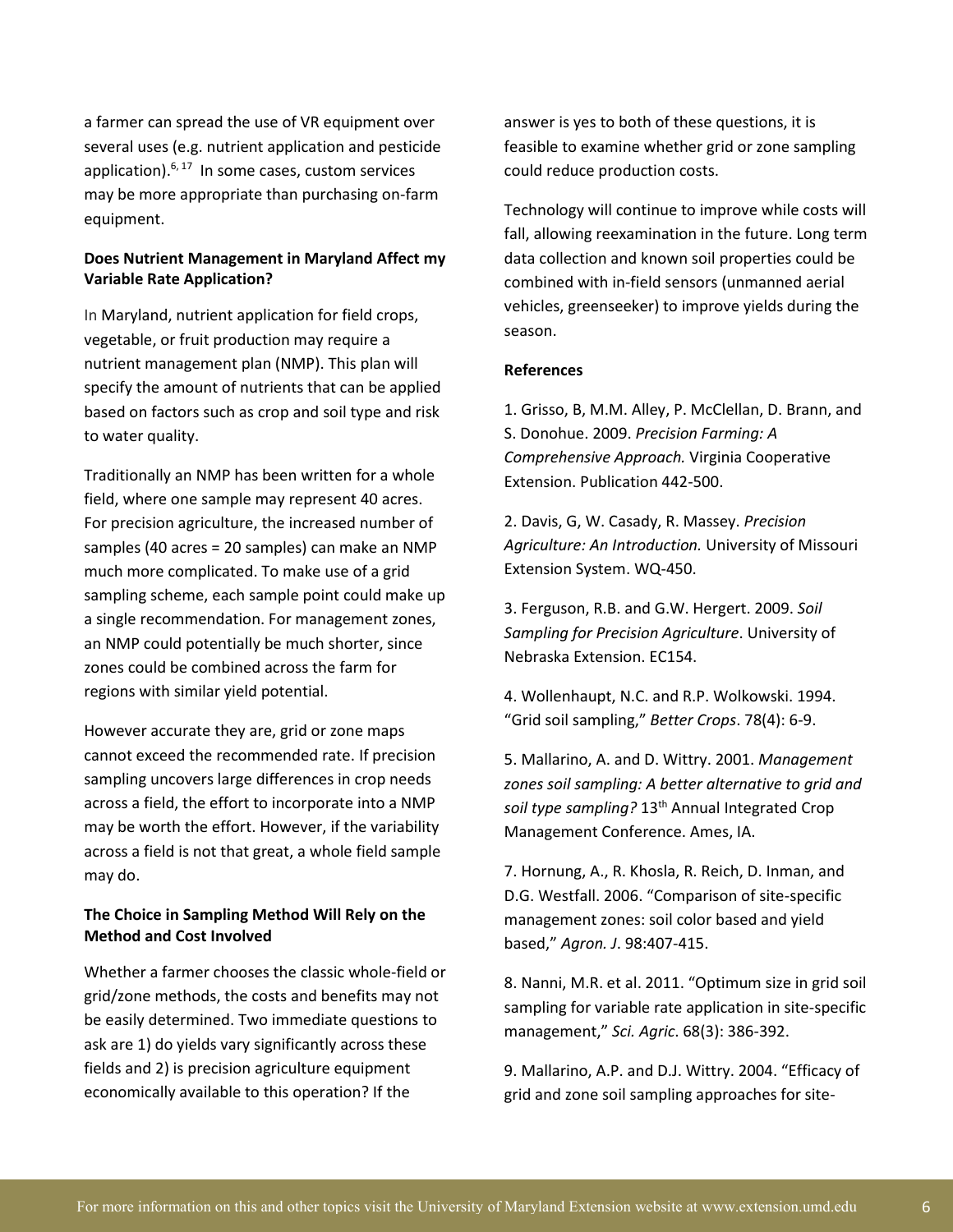specific assessment of phosphorus, potassium, pH, and organic matter," *Precision Agric*. 5:131-144.

10. Doerge, T. 1999. Management Zone Concepts. SSMG-2. Potash and Phosphate Institute. Retrieved from<http://www.ipni.net/> on January 15, 2016.

11. Franzen, D.W. 2007. *Lessons Learned from 40 Years of Grid Sampling in Illinois*. 2007. Indiana CCA Conference Proceedings.

12. Mzuku, M., R. Khosla, and R. Reich. 2015. "Bare soil reflectance to characterize variability in soil properties," *Comm. in Soil Sci. Plant Anal*. 46(13): 1668-1676.

13. Inman, D, R. Khosla, R. Reich, and D.G. Westfall. 2008. "Normalized difference vegetation index and soil-color based management zones in irrigated maize," *Agron. J*. 100(1): 60-66.

14. Khosla, R., D. Inman, D.G. Westfall, R.M. Reich, M. Frasier, M. Mzuku, B. Koch and A. Hornung. 2008. "A synthesis of multi-disciplinary research in precision agriculture," *Precision Agric*. 9:85-100.

15. Anderson-Cook, C.M., M.M Alley, J.K.F. Roygard, R. Khosla, R.B. Noble, and J.A. Doolittle. 2002. "Differentiating soil types using electromagnetic conductivity and yield maps," *Soil Sci. Soc. Am. J*. 66:1562-1570.

16. Shaner, D.L., R. Khosla, M.K. Brodahl, G.W. Buchleiter, and H.J. Farahani. 2008. "How well does zone sampling based on soil electrical conductivity maps represent soil variability?" *Agron. J*. 100(5): 1472-1480.

17. Griffin, T., D. Lambert and J. Lowenberg-DeBoer. 2005. *Economics of Lightbar and Auto-guidance GPS Navigation Technologies*. 5th European Conference on Precision Agriculture1580.